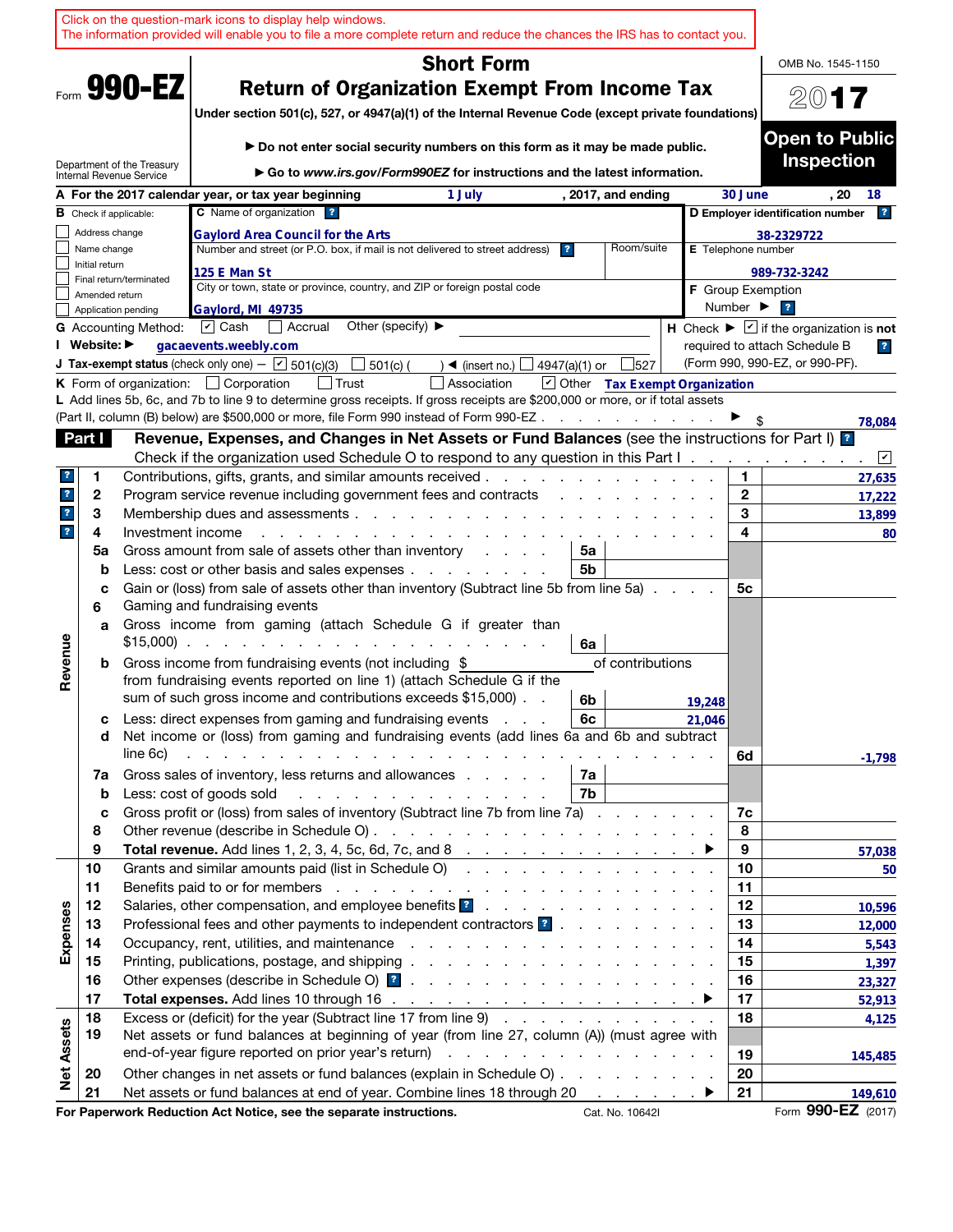|              | Form 990-EZ (2017)                                                                                                                                                                                                   |                                                        |                                  |                                                                           |            | Page 2                                   |
|--------------|----------------------------------------------------------------------------------------------------------------------------------------------------------------------------------------------------------------------|--------------------------------------------------------|----------------------------------|---------------------------------------------------------------------------|------------|------------------------------------------|
|              | <b>Balance Sheets</b> (see the instructions for Part II)<br>Part II                                                                                                                                                  |                                                        |                                  |                                                                           |            |                                          |
|              | Check if the organization used Schedule O to respond to any question in this Part II                                                                                                                                 |                                                        |                                  |                                                                           |            |                                          |
|              |                                                                                                                                                                                                                      |                                                        |                                  | (A) Beginning of year                                                     |            | (B) End of year                          |
| 22           | Cash, savings, and investments                                                                                                                                                                                       |                                                        |                                  | 66,370 22                                                                 |            | 70,495                                   |
| 23           | Land and buildings.                                                                                                                                                                                                  |                                                        |                                  | 79,115 23                                                                 |            | 79,115                                   |
| 24           | Other assets (describe in Schedule O)                                                                                                                                                                                |                                                        |                                  |                                                                           | 24         |                                          |
| 25           | Total assets                                                                                                                                                                                                         |                                                        |                                  |                                                                           | 25         |                                          |
| 26           |                                                                                                                                                                                                                      |                                                        |                                  |                                                                           | 26         |                                          |
| 27           | <b>Net assets or fund balances</b> (line 27 of column (B) must agree with line 21)                                                                                                                                   |                                                        |                                  | 145,485 27                                                                |            | 149,610                                  |
|              | Part III<br>Statement of Program Service Accomplishments (see the instructions for Part III)                                                                                                                         |                                                        |                                  |                                                                           |            |                                          |
|              | Check if the organization used Schedule O to respond to any question in this Part III                                                                                                                                |                                                        |                                  | . . 凶                                                                     |            | <b>Expenses</b>                          |
|              | What is the organization's primary exempt purpose?                                                                                                                                                                   | see Statement 1                                        |                                  |                                                                           |            | (Required for section                    |
|              |                                                                                                                                                                                                                      |                                                        |                                  |                                                                           |            | $501(c)(3)$ and $501(c)(4)$              |
|              | Describe the organization's program service accomplishments for each of its three largest program services,<br>as measured by expenses. In a clear and concise manner, describe the services provided, the number of |                                                        |                                  |                                                                           |            | organizations; optional for<br>others.)  |
|              | persons benefited, and other relevant information for each program title.                                                                                                                                            |                                                        |                                  |                                                                           |            |                                          |
| 28<br>?      |                                                                                                                                                                                                                      |                                                        |                                  |                                                                           |            |                                          |
|              |                                                                                                                                                                                                                      |                                                        |                                  |                                                                           |            |                                          |
|              |                                                                                                                                                                                                                      |                                                        |                                  |                                                                           |            |                                          |
|              |                                                                                                                                                                                                                      |                                                        |                                  |                                                                           |            |                                          |
| $\mathbf{r}$ | (Grants \$                                                                                                                                                                                                           | ) If this amount includes foreign grants, check here   |                                  |                                                                           | 28a        |                                          |
| 29           |                                                                                                                                                                                                                      |                                                        |                                  |                                                                           |            |                                          |
|              |                                                                                                                                                                                                                      |                                                        |                                  |                                                                           |            |                                          |
|              |                                                                                                                                                                                                                      |                                                        |                                  |                                                                           |            |                                          |
|              | (Grants \$                                                                                                                                                                                                           | ) If this amount includes foreign grants, check here ▶ |                                  |                                                                           | 29a        |                                          |
| 30           |                                                                                                                                                                                                                      |                                                        |                                  |                                                                           |            |                                          |
|              |                                                                                                                                                                                                                      |                                                        |                                  |                                                                           |            |                                          |
|              |                                                                                                                                                                                                                      |                                                        |                                  |                                                                           |            |                                          |
|              | (Grants \$                                                                                                                                                                                                           | ) If this amount includes foreign grants, check here   |                                  |                                                                           | <b>30a</b> |                                          |
|              |                                                                                                                                                                                                                      |                                                        |                                  |                                                                           |            |                                          |
|              | (Grants \$                                                                                                                                                                                                           | ) If this amount includes foreign grants, check here   |                                  |                                                                           | 31a        |                                          |
|              | 32 Total program service expenses (add lines 28a through 31a)                                                                                                                                                        |                                                        |                                  |                                                                           | 32         |                                          |
|              | List of Officers, Directors, Trustees, and Key Employees (list each one even if not compensated—see the instructions for Part IV)<br><b>Part IV</b>                                                                  |                                                        |                                  |                                                                           |            |                                          |
|              | Check if the organization used Schedule O to respond to any question in this Part IV                                                                                                                                 |                                                        |                                  |                                                                           |            | and a state of the state of the state of |
|              |                                                                                                                                                                                                                      | (b) Average                                            | (c) Reportable ?<br>compensation | (d) Health benefits,<br>contributions to employee (e) Estimated amount of |            |                                          |
|              | (a) Name and title<br>$\mathbf{r}$                                                                                                                                                                                   | hours per week<br>devoted to position                  | (Forms W-2/1099-MISC)            | benefit plans, and                                                        |            | other compensation                       |
|              |                                                                                                                                                                                                                      |                                                        | (if not paid, enter -0-)         | deferred compensation                                                     |            |                                          |
|              | <b>Jan Kellogg</b>                                                                                                                                                                                                   |                                                        |                                  |                                                                           |            |                                          |
|              | <b>Art Manager</b>                                                                                                                                                                                                   | 35                                                     | 12,000                           |                                                                           |            |                                          |
|              | <b>Sheryl Lamarand</b>                                                                                                                                                                                               |                                                        |                                  |                                                                           |            |                                          |
|              | <b>Administrative Assistant</b>                                                                                                                                                                                      | 12                                                     | 7,367                            |                                                                           |            |                                          |
|              | <b>Janet Allen</b>                                                                                                                                                                                                   |                                                        |                                  |                                                                           |            |                                          |
|              | <b>Board President</b>                                                                                                                                                                                               |                                                        |                                  |                                                                           |            |                                          |
|              | <b>Lisa McComb</b>                                                                                                                                                                                                   |                                                        |                                  |                                                                           |            |                                          |
|              | <b>Board Vice President</b>                                                                                                                                                                                          |                                                        |                                  |                                                                           |            |                                          |
|              | <b>Marge Long</b>                                                                                                                                                                                                    |                                                        |                                  |                                                                           |            |                                          |
|              | <b>Board Secretary</b>                                                                                                                                                                                               |                                                        |                                  |                                                                           |            |                                          |
|              | <b>Carolyn Monarch</b>                                                                                                                                                                                               |                                                        |                                  |                                                                           |            |                                          |
|              | <b>Treasurer</b>                                                                                                                                                                                                     |                                                        |                                  |                                                                           |            |                                          |
|              | <b>Sandra Hines</b>                                                                                                                                                                                                  |                                                        |                                  |                                                                           |            |                                          |
|              |                                                                                                                                                                                                                      |                                                        |                                  |                                                                           |            |                                          |
|              | <b>Jan Cotant</b>                                                                                                                                                                                                    |                                                        |                                  |                                                                           |            |                                          |
|              |                                                                                                                                                                                                                      |                                                        |                                  |                                                                           |            |                                          |
|              | <b>Jill McKinley</b>                                                                                                                                                                                                 |                                                        |                                  |                                                                           |            |                                          |
|              |                                                                                                                                                                                                                      |                                                        |                                  |                                                                           |            |                                          |
|              |                                                                                                                                                                                                                      |                                                        |                                  |                                                                           |            |                                          |
|              | <b>Ursula Owens</b>                                                                                                                                                                                                  |                                                        |                                  |                                                                           |            |                                          |
|              |                                                                                                                                                                                                                      |                                                        |                                  |                                                                           |            |                                          |
|              | <b>David Retter</b>                                                                                                                                                                                                  |                                                        |                                  |                                                                           |            |                                          |
|              |                                                                                                                                                                                                                      |                                                        |                                  |                                                                           |            |                                          |
|              |                                                                                                                                                                                                                      |                                                        |                                  |                                                                           |            |                                          |
|              |                                                                                                                                                                                                                      |                                                        |                                  |                                                                           |            |                                          |

 $\mathbf{?}$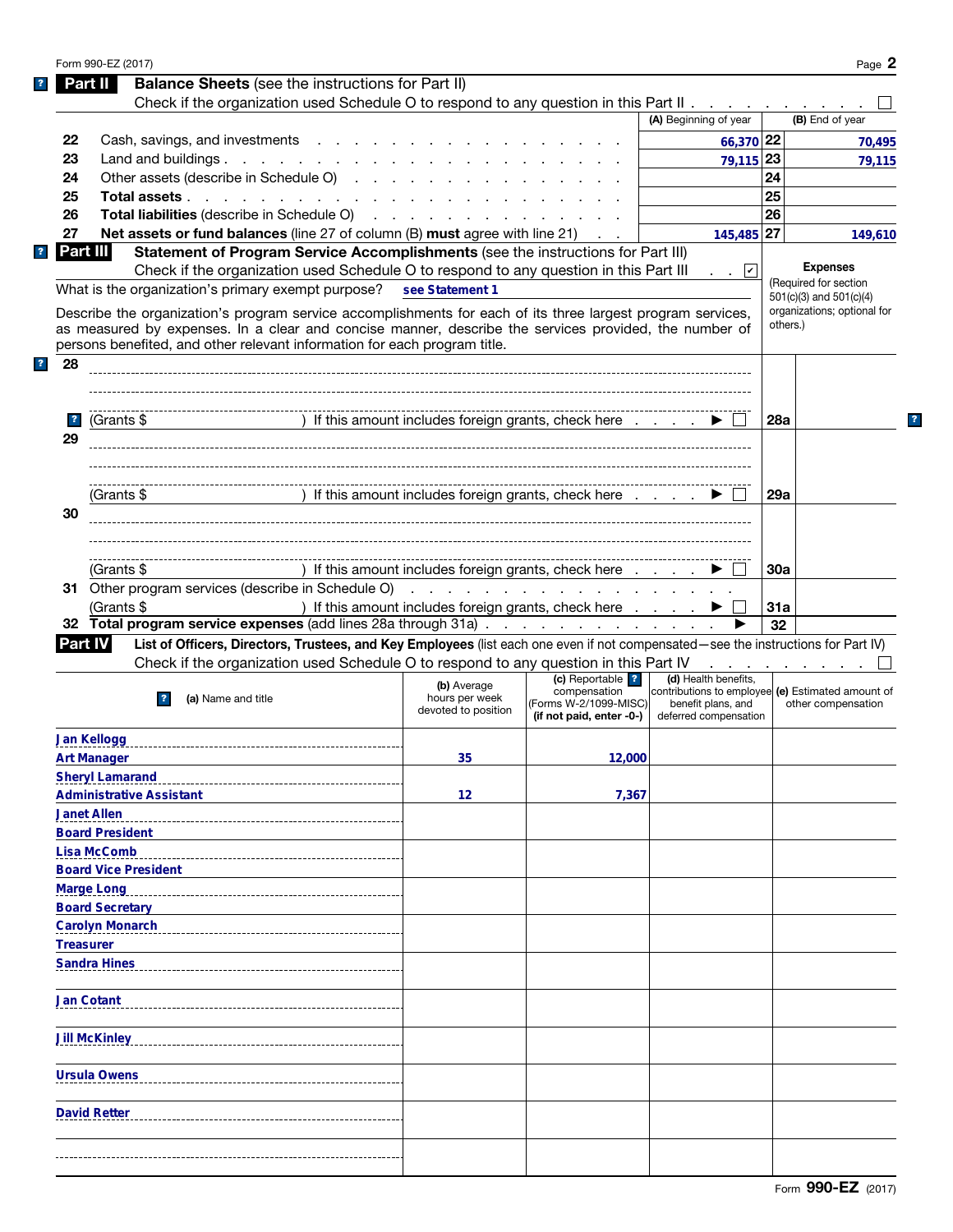|               | Form 990-EZ (2017)                                                                                                                                                                                                                                                                                                                                                                                                                                                                                              |                 |          | Page $3$     |
|---------------|-----------------------------------------------------------------------------------------------------------------------------------------------------------------------------------------------------------------------------------------------------------------------------------------------------------------------------------------------------------------------------------------------------------------------------------------------------------------------------------------------------------------|-----------------|----------|--------------|
| <b>Part V</b> | Other Information (Note the Schedule A and personal benefit contract statement requirements in the                                                                                                                                                                                                                                                                                                                                                                                                              |                 |          |              |
|               | instructions for Part V.) Check if the organization used Schedule O to respond to any question in this Part V                                                                                                                                                                                                                                                                                                                                                                                                   |                 |          | $\mathsf{L}$ |
|               |                                                                                                                                                                                                                                                                                                                                                                                                                                                                                                                 |                 | Yes      | No           |
| 33            | Did the organization engage in any significant activity not previously reported to the IRS? If "Yes," provide a<br>detailed description of each activity in Schedule O                                                                                                                                                                                                                                                                                                                                          | 33              |          |              |
| 34            | Were any significant changes made to the organizing or governing documents? If "Yes," attach a conformed<br>copy of the amended documents if they reflect a change to the organization's name. Otherwise, explain the<br>change on Schedule O (see instructions)<br>$\mathbf{r}$ . The contract of the contract of the contract of the contract of the contract of the contract of the contract of the contract of the contract of the contract of the contract of the contract of the contract of th<br>$\sim$ | 34              |          |              |
| 35а           | Did the organization have unrelated business gross income of \$1,000 or more during the year from business<br>activities (such as those reported on lines 2, 6a, and 7a, among others)?                                                                                                                                                                                                                                                                                                                         |                 |          | V            |
| b             | If "Yes" to line 35a, has the organization filed a Form 990-T for the year? If "No," provide an explanation in Schedule O                                                                                                                                                                                                                                                                                                                                                                                       | 35a<br>35b      |          |              |
| C             | Was the organization a section 501(c)(4), 501(c)(5), or 501(c)(6) organization subject to section 6033(e) notice,<br>reporting, and proxy tax requirements during the year? If "Yes," complete Schedule C, Part III                                                                                                                                                                                                                                                                                             | 35c             |          | V            |
| 36            | Did the organization undergo a liquidation, dissolution, termination, or significant disposition of net assets<br>during the year? If "Yes," complete applicable parts of Schedule N                                                                                                                                                                                                                                                                                                                            | 36              |          |              |
| 37a           | Enter amount of political expenditures, direct or indirect, as described in the instructions $\blacktriangleright$   37a                                                                                                                                                                                                                                                                                                                                                                                        |                 |          |              |
| b             |                                                                                                                                                                                                                                                                                                                                                                                                                                                                                                                 | 37 <sub>b</sub> |          | V            |
| 38a           | Did the organization borrow from, or make any loans to, any officer, director, trustee, or key employee or were<br>any such loans made in a prior year and still outstanding at the end of the tax year covered by this return?                                                                                                                                                                                                                                                                                 | 38a             |          | V            |
| b             | If "Yes," complete Schedule L, Part II and enter the total amount involved<br>38b<br>and a state of                                                                                                                                                                                                                                                                                                                                                                                                             |                 |          |              |
| 39            | Section 501(c)(7) organizations. Enter:                                                                                                                                                                                                                                                                                                                                                                                                                                                                         |                 |          |              |
| а             | Initiation fees and capital contributions included on line 9<br>39a                                                                                                                                                                                                                                                                                                                                                                                                                                             |                 |          |              |
| b             | Gross receipts, included on line 9, for public use of club facilities<br>39 <sub>b</sub><br>and a state of the state of the                                                                                                                                                                                                                                                                                                                                                                                     |                 |          |              |
| 40a           | Section 501(c)(3) organizations. Enter amount of tax imposed on the organization during the year under:<br>section 4911 ▶<br>; section 4912 $\blacktriangleright$<br>: section 4955 $\blacktriangleright$                                                                                                                                                                                                                                                                                                       |                 |          |              |
| b             | Section 501(c)(3), 501(c)(4), and 501(c)(29) organizations. Did the organization engage in any section 4958<br>excess benefit transaction during the year, or did it engage in an excess benefit transaction in a prior year<br>that has not been reported on any of its prior Forms 990 or 990-EZ? If "Yes," complete Schedule L, Part I                                                                                                                                                                       | 40 <sub>b</sub> |          |              |
| d             | on organization managers or disqualified persons during the year under sections 4912,<br>4955, and 4958.<br>and a straightful contract and a<br>Section 501(c)(3), 501(c)(4), and 501(c)(29) organizations. Enter amount of tax on line                                                                                                                                                                                                                                                                         |                 |          |              |
| е             | All organizations. At any time during the tax year, was the organization a party to a prohibited tax shelter                                                                                                                                                                                                                                                                                                                                                                                                    |                 |          |              |
| 41            | List the states with which a copy of this return is filed $\blacktriangleright$ None                                                                                                                                                                                                                                                                                                                                                                                                                            | 40e             |          |              |
|               | 42a The organization's books are in care of Carolyn Monarch                                                                                                                                                                                                                                                                                                                                                                                                                                                     | 989-732-3242    |          |              |
|               | Telephone no. ▶<br>Located at > 125 E Main St, Gaylord, MI<br>$ZIP + 4$                                                                                                                                                                                                                                                                                                                                                                                                                                         | 49735-1301      |          |              |
| b             | Located at $\triangleright$ 125 E Main St, Gaylord, MI entitative contract the contract contract that $\triangleright$ 2IP + 4 $\triangleright$ entitative contract and the calendar year, did the organization have an interest in or a signature or other<br>a financial account in a foreign country (such as a bank account, securities account, or other financial account)?<br>If "Yes," enter the name of the foreign country: ▶                                                                         | 42 <sub>b</sub> | Yes   No | ✓            |
|               | See the instructions for exceptions and filing requirements for FinCEN Form 114, Report of Foreign Bank and<br>Financial Accounts (FBAR).                                                                                                                                                                                                                                                                                                                                                                       |                 |          |              |
| c             | At any time during the calendar year, did the organization maintain an office outside the United States?<br>If "Yes," enter the name of the foreign country: ▶                                                                                                                                                                                                                                                                                                                                                  | 42c             |          | V            |
| 43            | Section 4947(a)(1) nonexempt charitable trusts filing Form 990-EZ in lieu of Form 1041-Check here .<br>and enter the amount of tax-exempt interest received or accrued during the tax year $\ldots$<br>43                                                                                                                                                                                                                                                                                                       |                 |          |              |
|               |                                                                                                                                                                                                                                                                                                                                                                                                                                                                                                                 |                 | Yes      | No           |
| 44а           | Did the organization maintain any donor advised funds during the year? If "Yes," Form 990 must be                                                                                                                                                                                                                                                                                                                                                                                                               | 44a             |          | V            |
| b             | Did the organization operate one or more hospital facilities during the year? If "Yes," Form 990 must be                                                                                                                                                                                                                                                                                                                                                                                                        |                 |          |              |
|               | completed instead of Form 990-EZ<br>المتعاون والمتعاون والمتعاون والمتعاون والمتعاون والمتعاون والمتعاون والمتعاون والمتعاونة                                                                                                                                                                                                                                                                                                                                                                                   | 44b             |          |              |
| c<br>d        | Did the organization receive any payments for indoor tanning services during the year?<br>If "Yes" to line 44c, has the organization filed a Form 720 to report these payments? If "No," provide an                                                                                                                                                                                                                                                                                                             | 44c             |          |              |
|               | explanation in Schedule O<br>والمتعاون والمتعاون والمتعاون والمتعاون والمتعاونة والمتعاون والمتعاون والمتعاون والمتعاونة والمتعاونة                                                                                                                                                                                                                                                                                                                                                                             | 44d             |          |              |
| 45а<br>b      | Did the organization have a controlled entity within the meaning of section 512(b)(13)?<br>Did the organization receive any payment from or engage in any transaction with a controlled entity within the                                                                                                                                                                                                                                                                                                       | 45а             |          | ✔            |
|               | meaning of section 512(b)(13)? If "Yes," Form 990 and Schedule R may need to be completed instead of<br>Form 990-EZ (see instructions) $\ldots$ $\ldots$ $\ldots$ $\ldots$ $\ldots$ $\ldots$ $\ldots$ $\ldots$ $\ldots$ $\ldots$ $\ldots$                                                                                                                                                                                                                                                                       | 45b             |          | V            |

|  | Form 990-EZ (2017) |  |
|--|--------------------|--|
|--|--------------------|--|